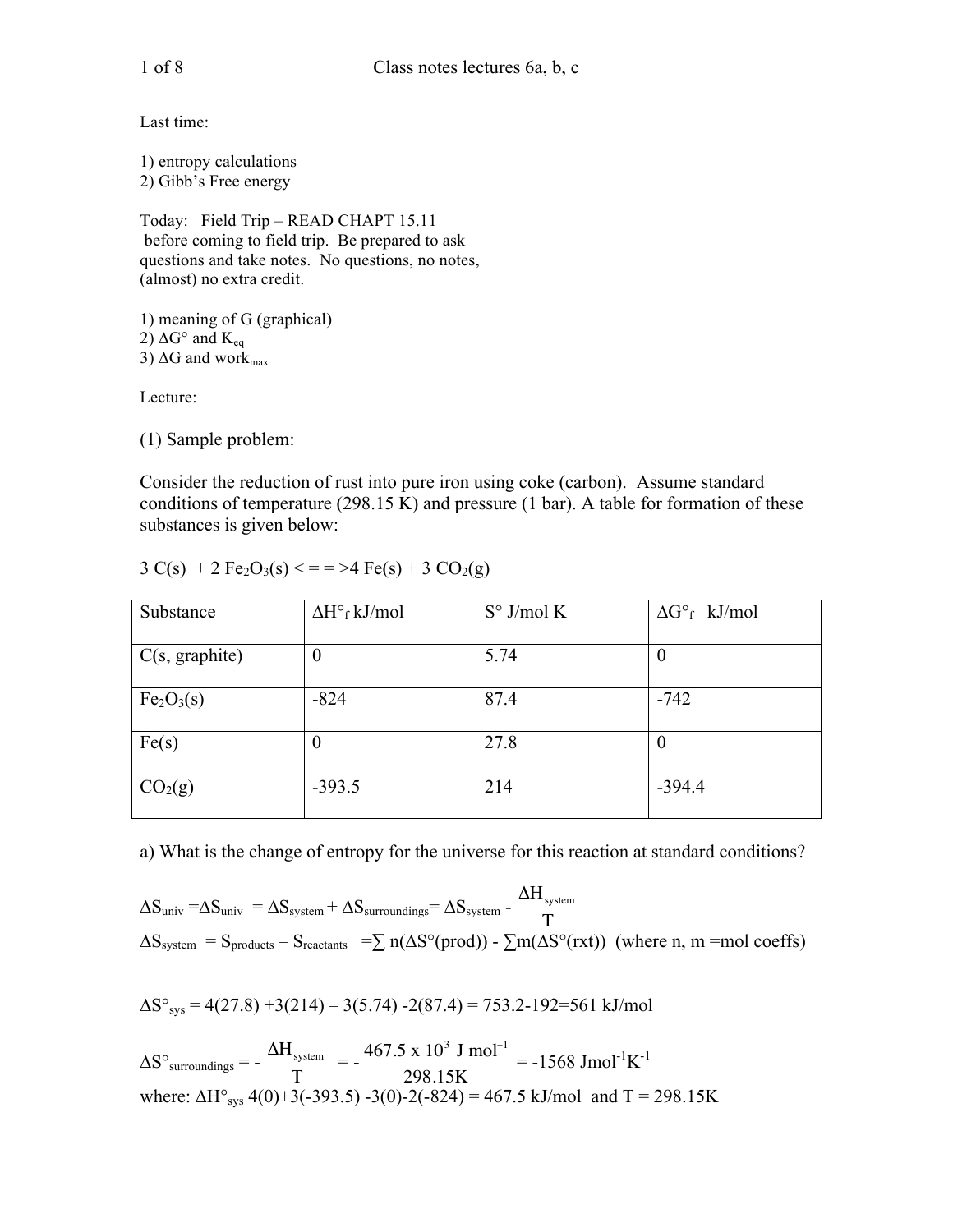b) Is the reaction spontaneous at standard conditions? Prove it in different ways.

NO it is NOT spontaneous because  $\Delta S_{\text{univ}} = -1568 \text{ J} \text{mol}^{-1} \text{K}^{-1} < 0$ 

Or, we can solve for  $\Delta G^{\circ}$  to see if it is negative:

You can solve  $\Delta G^{\circ}$  from the tables in the same way that you can solve  $\Delta H^{\circ}$  and  $\Delta S^{\circ}$  from the tables: (note that  $\Delta G^{\circ}$ <sub>f</sub> = 0 for elements in their usual elemental form)

$$
\Delta G^{\circ} = \sum n(\Delta G_f^{\circ} (prod)) - \sum m(\Delta G_f^{\circ} (rxt)) = 3(-394.4) - 2(-742.2) = +301 \text{ kJ/mol}
$$

Or, if you don't have direct  $\Delta G^{\circ}$  from a table, you can still solve for it using:  $\Delta H^{\circ}$  and S<sup>o</sup> from the table:

 $\Delta H^{\circ}$ <sub>rxn</sub> = 4(0)+3(-393.5) -3(0)-2(-824) = 467.5 kJ/mol  $\Delta S^{\circ}_{rxn}$  = 4(27.8) +3(214) – 3(5.74) -2(87.4) = 753.2-192=561 J/mol

 $\Delta G^{\circ} = \Delta H^{\circ}$ - T $\Delta S^{\circ} = (467.5 \text{ kJ/mol}) - (298 \text{K})(561 \text{J/mol}) = 301 \text{ kJ/mol}$ 

(2)

NOW LOOK AT THE GRAPHICAL REPRESENTATIONS of  $\Delta G^{\circ} = \Delta H^{\circ} - T \Delta S^{\circ}$ Last time we said:

| Scenario | ٨H° | $\Delta S^{\circ}$ | $\Delta G \le 0$     | Spontaneous?         |
|----------|-----|--------------------|----------------------|----------------------|
|          | -   |                    | Yes                  | Yes                  |
|          |     |                    | Only $\omega$ high T | Only $\omega$ high T |
|          |     |                    | Only $\omega$ low T  | Only $\omega$ low T  |
|          |     |                    | No                   | No                   |

Look again at the equation:

 $\Delta G^{\circ}$  =  $\Delta H^{\circ}$  –T  $\Delta S^{\circ}$ 

 $\Delta G^{\circ}$ 

**Assuming that H° and S° are "constants of temperature".** i.e not affected very much by temperature, we predict the sign of  $\Delta G^{\circ}$  at various T values (here  $\Delta G^{\circ}$  is not limited to 298 K).  $T\rightarrow$ 

We can use a straight line approximation of this relationship.

$$
\begin{array}{c}\n\diagdown \\
y = b + mx\n\end{array}
$$

(note:  $y = \Delta G^{\circ}$ ,  $x = T$ ;  $m = -\Delta S^{\circ}$ , and b (y-intercept) is  $\Delta H^{\circ}$ .)

Consider the boiling of *water*:  $\Delta H^{\circ} = ?$ get enthalpy of vaporization:  $\Delta H_{vap} = 2260 \text{ J/g H}_2\text{O}$ we want *molar* enthalpy of vaporization:

 $\Delta H_{\text{vap}} = 4.07 \times 10^4 \text{ J/mol}$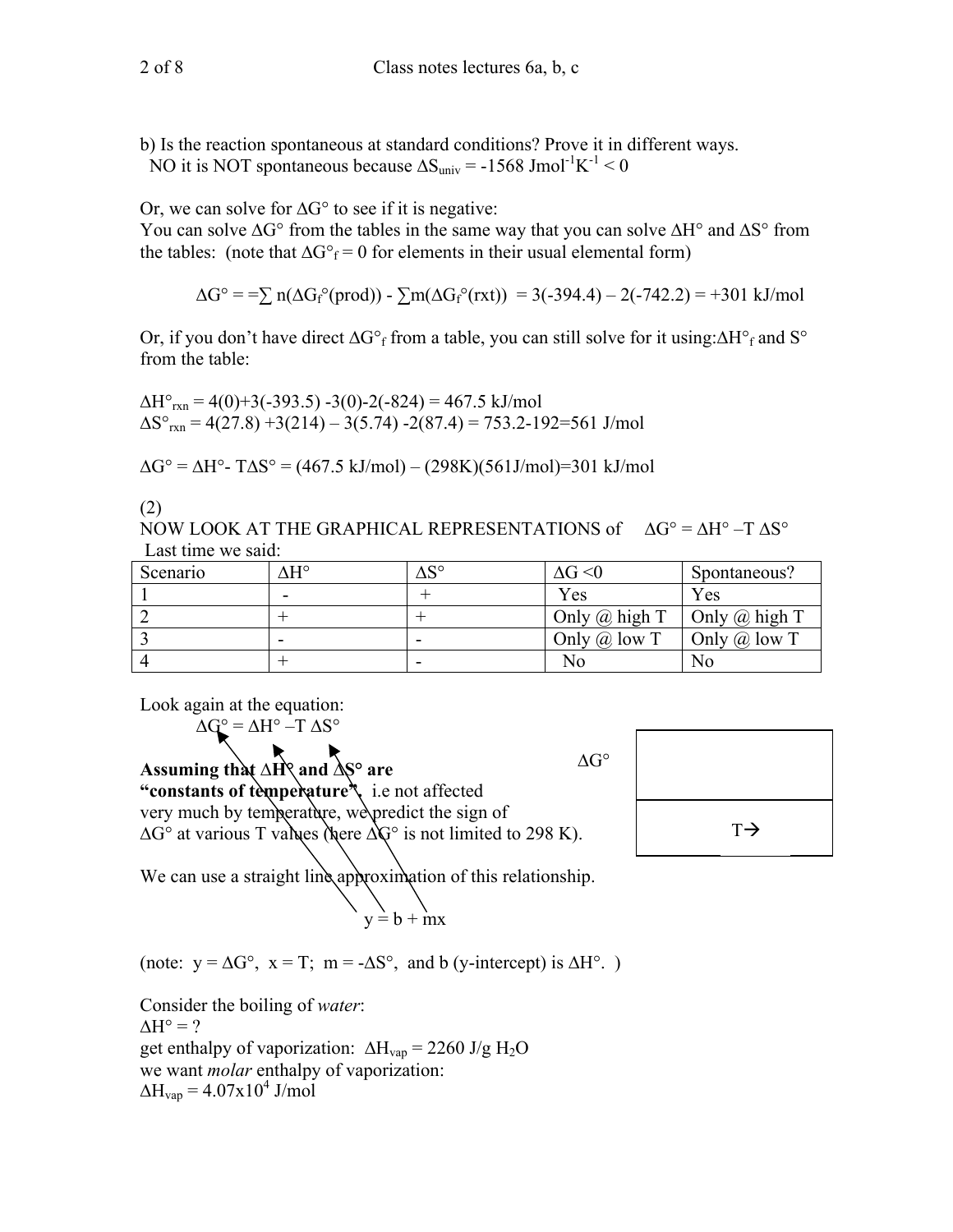what is the enthalpy of vaporization at the boiling point of water?

$$
\Delta S^{\circ} = \frac{q_{\text{reversible}}}{T} = \frac{4.07 \times 10^4 \text{ J/mol}}{373 \text{ K}} = 109 \text{ Jmol}^{-1} \text{K}^{-1}
$$

what is the  $\Delta G^{\circ}$  vs T graph for the boiling of water?



What is this value of temperature and what does it represent?

Four graphical representations: here, Y-intercept is  $\Delta H^{\circ}$ , X-axis is T. X-intercept is the T at which the reaction is reversible. The straight line represents  $\Delta G^{\circ}$ ...

What graphs would represent the following scenarios?

a) the example in the previous page? Compare it to the scenarios to help you decide.

- b) the melting of ice at 2°C
- c) the freezing of water at -4°C
- d) the burning (oxidation) of glucose molecules (such as in paper) to form  $CO<sub>2</sub>$  and  $H<sub>2</sub>O$
- e) the synthesis of glucose  $(C_6H_{12}O_6)$  from  $CO_2$  and  $H_2O$ .

1) graphing  $\Delta G^{\circ}$  vs T: (remember:  $\Delta G = \Delta H^{\circ}$ -T $\Delta S$ )

scenario #1  $\Delta H^{\circ}$  +,  $\Delta S^{\circ}$  - scenario #2  $\Delta H^{\circ}$  +,  $\Delta S^{\circ}$  +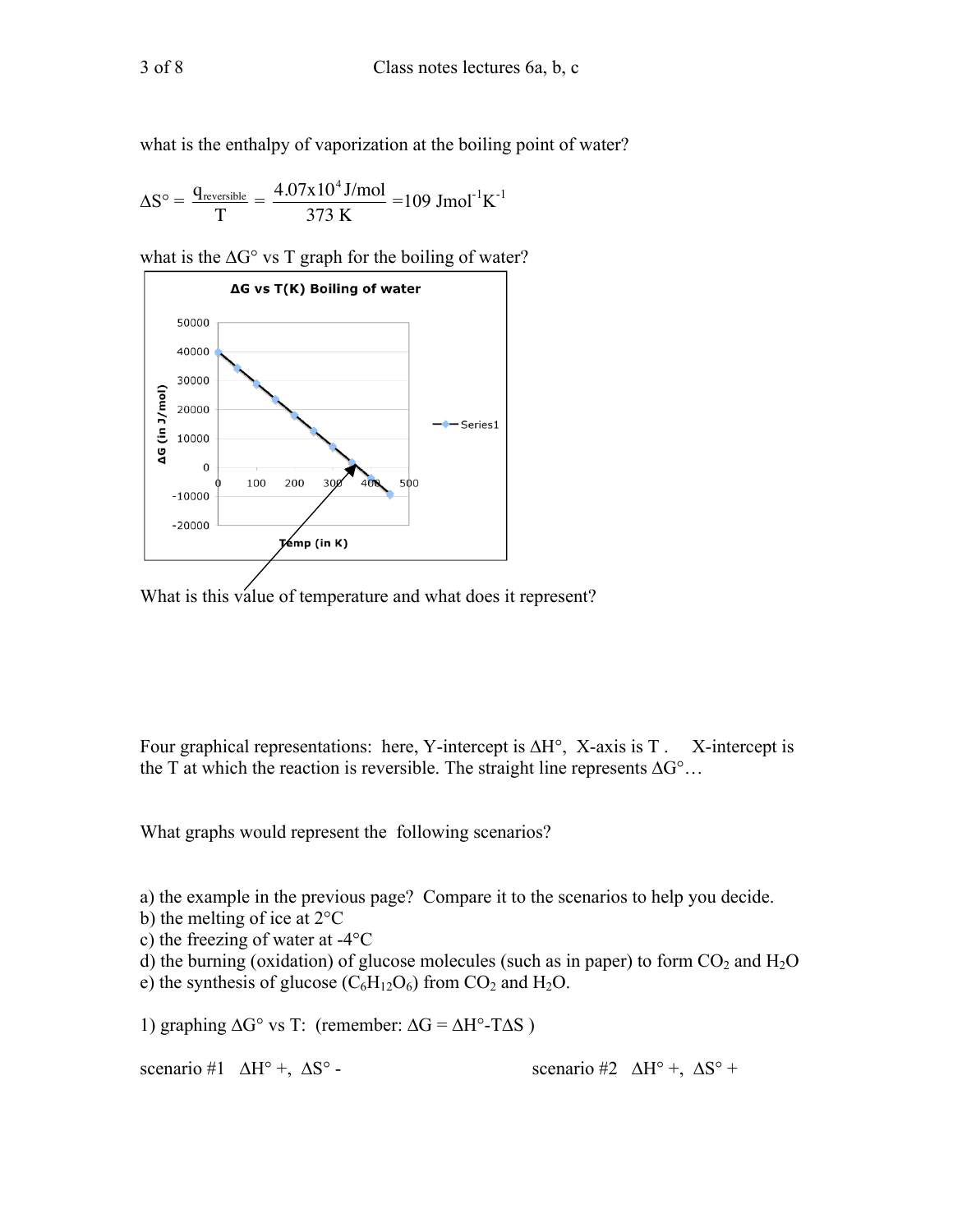

(2) Note that  $\Delta G^{\circ}$  is related to the equilibrium constant,  $K_{eq}$  by:

 $\Delta G^{\circ}$  = -RT ln K<sub>eq</sub> where R= 8.314 J mol<sup>-1</sup>K<sup>-1</sup>, T in Kelvins. This can be written as:  $K_{eq} = e^{RT}$ . Thus if we know  $\Delta G^{\circ}$  for a reaction, we can solve  $-\Delta G^{\circ}$ for its  $K_{eq}$  and vice-versa.

(3)  $\Delta G^{\circ}$  refers to a reaction occurring under standard conditions. This means that all reactants and products are at 1 standard unit of activity. for example: solids = 1, liquids =1, solutions = molarity, gases = molarity (or partial pressure if so indicated). The temperature is 298.15 K (or 298 K for short).

For nonstandard conditions, the activities of reactants and products are not usually =1. The corresponding free energy change is  $\Delta G$  (not  $\Delta G^{\circ}$ ).

The relationship between  $\Delta G$  and  $\Delta G^{\circ}$  is:  $\Delta G = \Delta G^{\circ} + RT \ln Q$  where R =8.314 J/mol K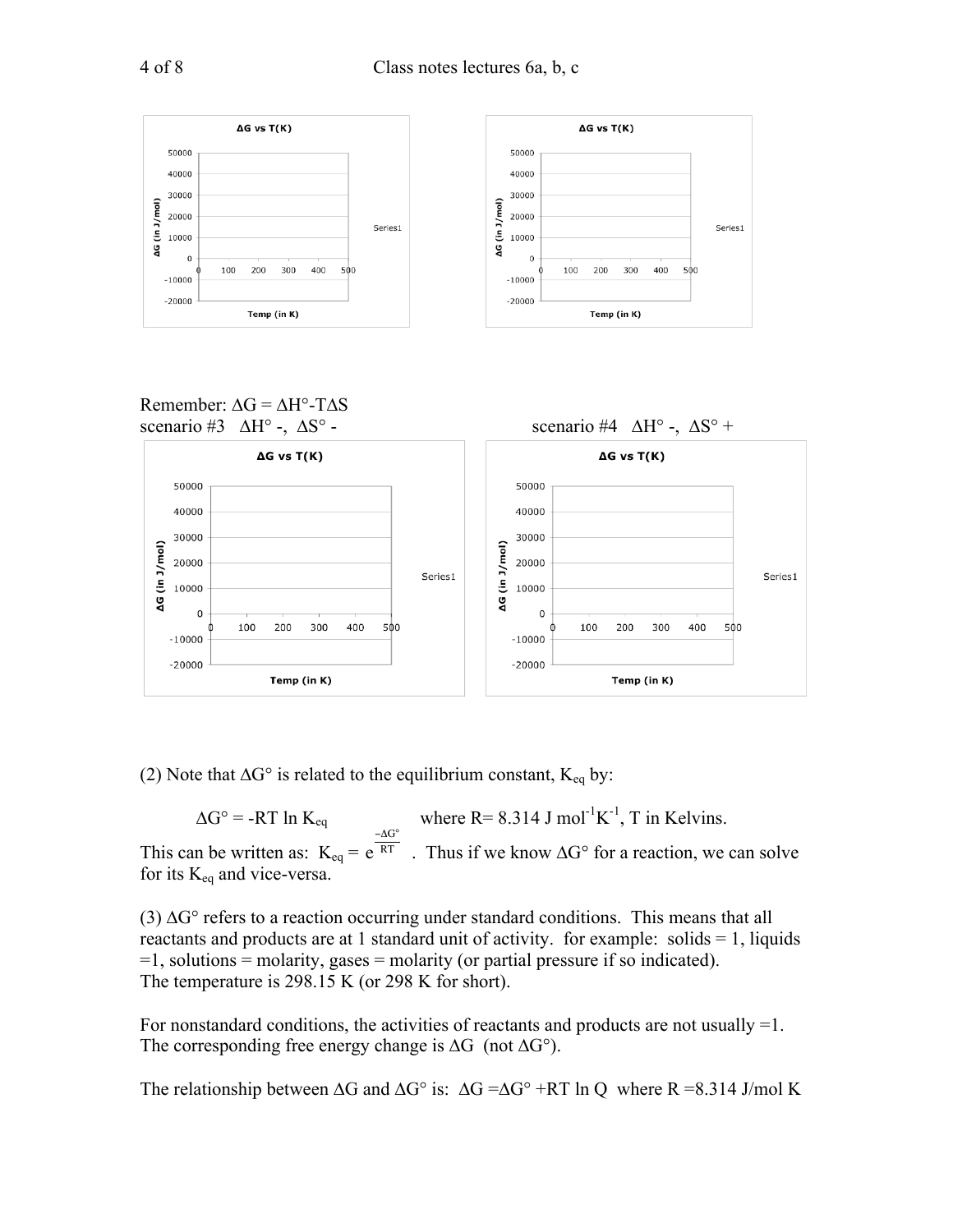$T = in$  kelvins,  $Q =$  reaction quotient.

Question: a) what is  $\Delta G$  if Q =1? Does that make sense?

b) What is Q when  $\Delta G=0$ ? Does that make sense?

c) Below is a hypothetical graph of  $K = [B]/[A]$  for a reaction  $A \leq x = 0$ . Choose point in the graph and describe whether it is product favored, etc and what  $\Delta G$ ,  $\Delta G^{\circ}$  are.



Temperature,  $K \rightarrow$ (4) What is the graphical representation of G vs reaction progress? (understand figure 18.9). Say it's for  $A \leq x = 0$ 



(5) Consider:  $2 \text{ NO}_2(g) \leq 2 \text{ U}_2O_4(g)$ ; given that:

| - 00                | ے ہے۔<br>$\Delta H^{\circ}$ <sub>f</sub> (kJ/mol) | $S^{\circ}$ (J/K mol) |
|---------------------|---------------------------------------------------|-----------------------|
| NO <sub>2</sub> (g) | 33.2                                              | 240.                  |
| $N_2O_4(g)$         | 9.2                                               | 304                   |

Questions (answers):

a) What is  $\Delta G^{\circ}$  for the reaction? Is it spontaneous? ( $\Delta G^{\circ}$ =-4750 J/mol, yes spont.)

b) At what temperature does it change its spontaneity?  $T = 325$  K =  $52^{\circ}C$ 

(spontaneous at  $T \le 52^{\circ}C$ ; draw a graph of  $\Delta G$  vs T to show this).

c) What's its  $K_{eq}$ ? (answer:  $K_{eq} = 6.8$ )

(6) In biology, we often see reactions which are nonspontaneous take place: for example synthesis of complex protein molecules. How can it happen???

One very important consideration is the presence of coupled reactions. Consider: (i)  $A \rightarrow B$  $\Delta G^{\circ} = +31. \text{ kJ/mole}$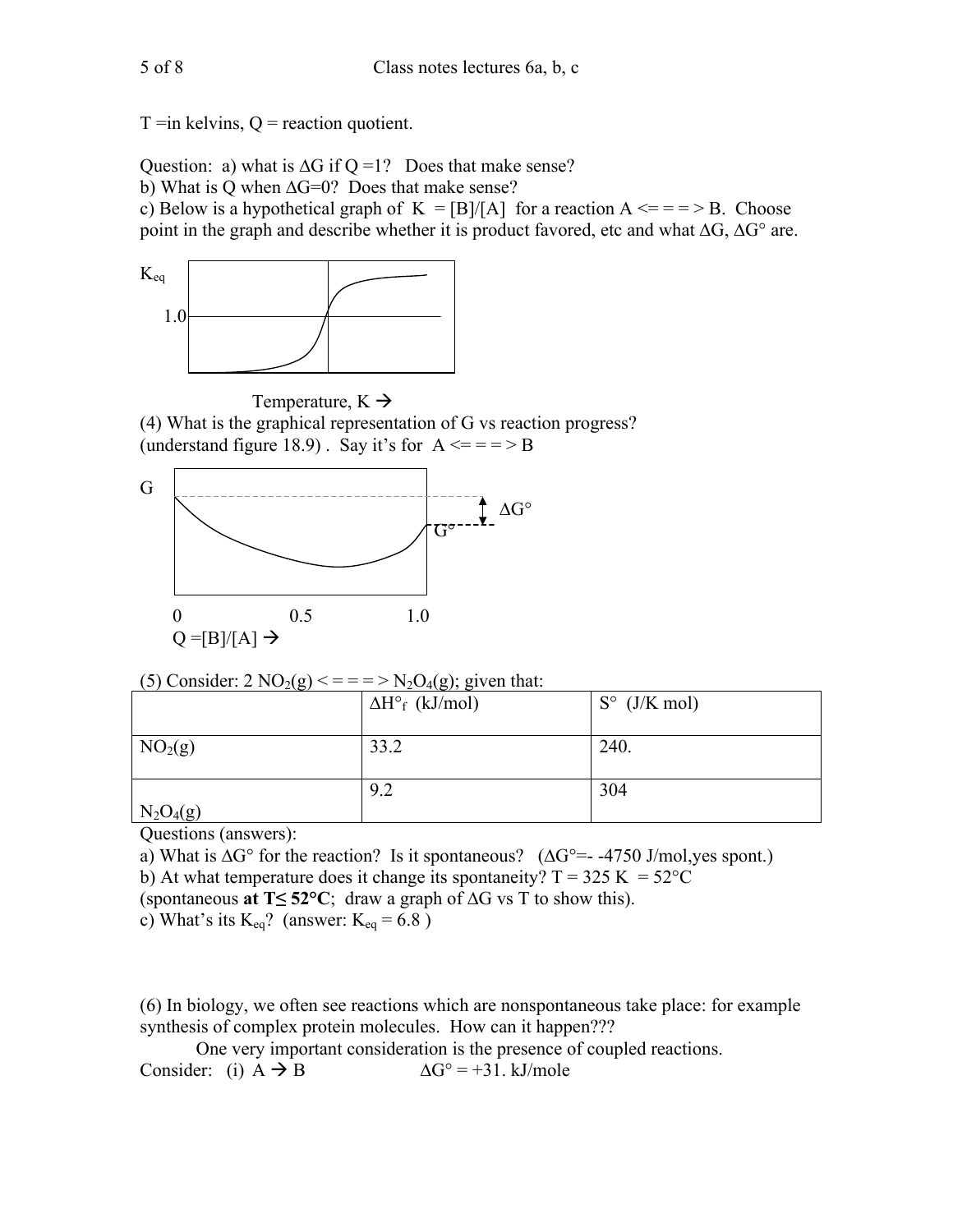This reaction would not take place by itself. But suppose there is another reaction which is spontaneous:

(ii)  $C \rightarrow D$  $\Delta G^{\circ}$  = -43 kJ/mole In biology, the presence of enzymes (highly efficient, highly specific biological

catalysts) can *couple* these 2 reactions and force them to take place together:

The net reaction :  $(i) + (ii)$  :

 $A + C \rightarrow B + D$  $\Delta G^{\circ} = (31) + (-43) = -12 \text{ kJ/mole (spontaneous!)}$ Thus we can say that the reaction (ii) *drives* the reaction (i).

In Biology, ATP is like the molecule "C" in our example.

Other questions to provoke your young inquisitive and brilliant minds:

a) why is photosynthesis spontaneous?

b) why do we *spontaneously* grow to be more complex than the original egg cell we came from?

c) why do oil and water spontaneously separate into two when we mix them to form a water-oil suspension?



Monday:  $\Delta G^{\circ}$  vs  $\Delta G$ ;  $\Delta G^{\circ}$  and work;  $\Delta G^{\circ}$  and coupled reactions; and stability. Also: Redox reactions; oxidation numbers; balancing redox reactions. Goal is to understand:

(0) relationship of  $\Delta G$  and  $\Delta G^{\circ}$ 

 $\Delta G = \Delta G^{\circ} + RT \ln Q$  (this is used for variations of Q usually)

The G vs reaction progress is analogous to a crater.

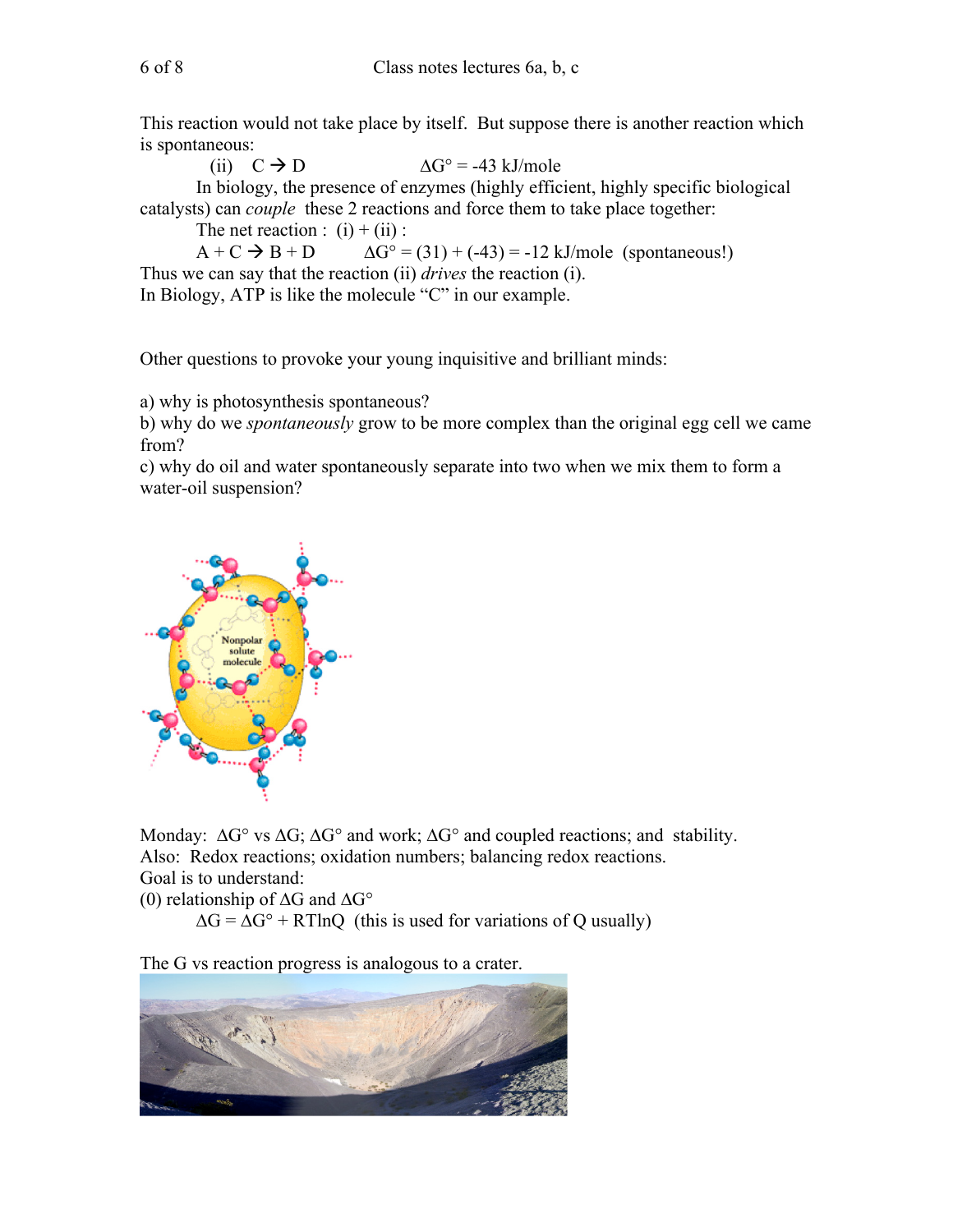$\Delta G$  represents the slope of any position in the crater. If it's product favored at a certain Q value, then  $\Delta G \le 0$ . If it's reactant-favored, then it's  $\Delta G \ge 0$ . At the very bottom of the crater, it's :  $\Delta G=0$ , here Q = K<sub>equilibrium</sub>. It's the most stable position. On the other hand,  $\Delta G^{\circ}$  represents a position in which Q =1 (when does that happen? Think about it). Usually that would be somewhere on the side of the crater. Usually  $\Delta G^{\circ} \neq 0$  for a reaction. It's some fixed point in the crater.

Example : to test your understanding!

Question: (This is like the classroom demonstration)

Consider the crystallization of sodium acetate trihydrate crystals  $(NaAc*3H<sub>2</sub>O)$ from a supersaturated solution of sodium acetate. It's "melting point" is at 54°C.

NaAc (aq) + 3 H<sub>2</sub>O  $\rightarrow$  NaAc\*3H<sub>2</sub>O(s)

What are the signs of  $\Delta G$  and  $\Delta G^{\circ}$  for the cases below:

| (a) A supersaturated solution of NaAc at $25^{\circ}$ C $\Delta$ G = |                         | $\Lambda$ ( $\dot{r}$ °=   |  |
|----------------------------------------------------------------------|-------------------------|----------------------------|--|
| (b) An unsaturated solution of NaAc at 70 $\degree$ C $\Delta G =$   |                         | $\Lambda$ G <sup>o</sup> = |  |
| (c) A saturated solution of NaAc at $54^{\circ}$ C                   | $\Lambda$ ( $\dot{r}$ = | $\Lambda$ G <sup>o</sup> = |  |
| (d) Solid crystals of NaAc*3H <sub>2</sub> O at $25^{\circ}$ C       | $\Delta G =$            | $\Delta G^{\circ}$ =       |  |
|                                                                      |                         |                            |  |

(1) relationship of  $\Delta G$  to maximum work,  $W_{max}$ , a reaction can do:

$$
W_{\text{max}} = -\Delta G \quad \text{(note: } \Delta G = \text{free energy, i.e. "free to do work".})
$$
\nTo find the energy, i.e. "free to do work." 

\nTo find the energy that's "free" to do work.

Example: How much energy would be available to do work for a reaction at standard conditions? Given:  $\Delta H^{\circ} = -33$  kJ/mol and  $\Delta S^{\circ} = -46$  J/molK

(2) A reaction which is not product favored can be made so when coupled with productfavored reactions which have enough  $\Delta G$  available to drive the former reaction.

The basic idea is that if a reaction  $A \rightarrow B$  is not product favored ( $\Delta G > 0$ , *endergonic)* 

then it can be coupled to  $C \rightarrow D$  which is product favored (i.e. ΔG < 0, *exergonic*), so that the overall reaction is product favored. We can say that the exergonic reaction *drives* the endergonic reaction.

It's like a water wheel utilizing the exergonic process of water flowing downhill to drive endergonic process of grinding grain in a mill.



Example, suppose that  $\Delta G^{\circ} = + 23$  kJ/mol for (i)  $A \rightarrow B$  and that  $\Delta G^{\circ} = -33$  kJ/mol for (ii)  $C \rightarrow D$ . By what factor has the coupling of the two (i.e. (i) + (ii) increased the